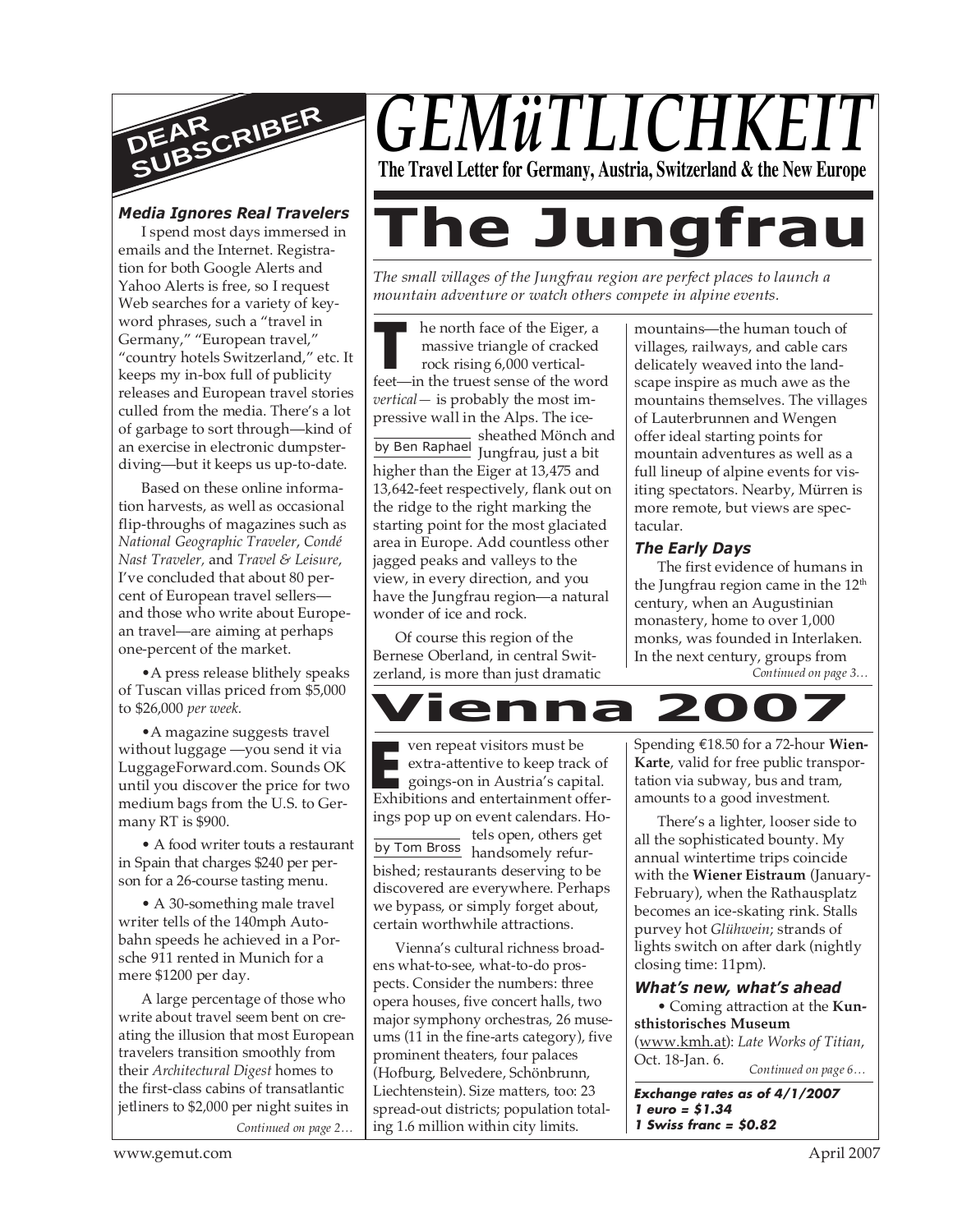## *DEAR SUBSCRIBER Continued from page 1*

Paris, Rome, and London.

It's the high end of the travel market that has created this disparity. With five-star resort hotels the major funders of tourism marketing consortia, guess what gets emphasized in ads and press releases? The sale of business and first-class seats is an airline's first order of business, so that often drives its marketing. Reflecting the needs of advertisers that pay the freight, slick-cover travel magazines have become catalogs offering travel products few can afford.

So where do those of us in the real world turn for travel information? After *Gemütlichkeit* and www.gemut.com, consider these:

**• Rick Steves.** Though his business is package tour-driven, the guidebooks and website are crammed with practical information and trustworthy advice. The rail section at www.ricksteves.com is the best of its kind on the web, and the "Graffiti Wall's" 100 or so discussion topics are a valuable resource — "Savvy Seniors," "Flying Within Europe," "Nude Beaches" being examples. User code gemut2007 buys Steves' books for 10 percent off at www.travelessentials.com.

**• International Travel News (ITN).** It has all the panache of your phone book, but ITN's 166-plus pages are heavy with reader input, planning-level details (web addresses,

phone numbers, etc.) and a huge variety of interesting ads. Cost is \$18 per year, www.intltravelnews.com.

**• Frommer's Budget Travel Magazine/website.** \$14.95 per year. A category of features labeled "How" is the mag's strength and offers stories such as "Self-service hotels in Finland," and "Travel networking websites." Advertisers offer budget to mid-priced travel products. Coverage of Germany, Austria, Switzerland is sparse, however. The companion website (www.frommers.com) has several good features, including a series of "bests" (best small villages, best spas, best cathedrals) in more than 30 European countries. The "Travel Talk" forums are lively and interesting but beware of erroneous info from neophyte travelers.

**• Ed Perkins.** The founder of the defunct *Consumer Reports Travel Newsletter* now writes a syndicated travel column on consumer travel issues. Links to his columns are published in the free weekly email newsletter of www.smartertravel.com. His info on travel insurance; issues with airlines, hotels and car rental agencies; and using credit and debit cards while on the road, seems particularly well-informed.

**•Michelin Red Guides.** The single most valuable resource for the independent traveler to Europe. The notorious, starred restaurant ratings are just one drop in the bucket of the Guides' useful info. A great new feature of the 1600-page '07 Germany book is two pages of maps spotting the nearly 400 "Bib Gourmand" restaurants that "offer good food at moderate prices" (three-course meals under €30, not ultra highpriced, starred restaurants). Other maps locate the more than 250 "Bib Hotels" offering "good accommodation at moderate prices" (most double rooms are less than  $\epsilon$ 90). These few pages alone are worth the \$26 (10 percent off www.travelessentials.com with user code gemut2007). On the road, travelers can instantly find excellent nearby establishments, thereby enabling them to see Germany comfortably and affordably without a pre-set itinerary.

Another new compilation is a list of more than 300 wellness hotels. Of course, all the great old standbys are there as well: tourist office info, a milage chart, vineyard info, a list of school holidays, international dialing codes, and a lot more. —RHB

## **Using Gemütlichkeit**

• Hotel prices listed are for one night. Discounts are often available for longer stays.

• All hotel prices include breakfast unless otherwise noted.

• Local European telephone area codes carry the "0" required for in-country dialing. To phone establishments from outside the country, such as from the USA, do not dial the first "0".

## **Logging on to Our Website**

Back issues in PDF format from January 1993, except for the most recent 10, are available free to subscribers only at www.gemut.com (click on "Members"). To access the issues, enter the user name and password published in this space each month. The new codes are:

User Name: **jngr** Password: **4339**

| <b>HOTEL RESTAURANT RATING KEY</b> |              |                              |                                      |  |
|------------------------------------|--------------|------------------------------|--------------------------------------|--|
| <b>Rating Scale</b>                | <b>Scale</b> | <b>Restaurant Criteria</b>   |                                      |  |
| Excellent                          | $16 - 20$    | Food                         | 65%                                  |  |
| Above Average                      | $12 - 15$    | Service                      | 20%                                  |  |
| Average                            | $8 - 11$     | Atmosphere                   | 15%                                  |  |
| Adequate                           | $4 - 7$      |                              |                                      |  |
| Unacceptable                       | $0 - 3$      |                              |                                      |  |
|                                    |              |                              |                                      |  |
|                                    |              |                              | <b>Scale</b>                         |  |
| People/Service                     | 30%          | Outstanding Value            | $17 - 20$                            |  |
| Location/Setting                   | 15%          | Very Good Value              | 12 - 16                              |  |
| Guestrooms                         | 30%          |                              | $9 - 11$                             |  |
| Public rooms                       | 5%           | <b>Below Average Value</b>   | $5 - 8$                              |  |
| Facilities/Restaurant              | 20%          | A Rip-Off                    | $0 - 4$                              |  |
|                                    |              | <b>Hotel Rating Criteria</b> | <b>Value Rating</b><br>Average Value |  |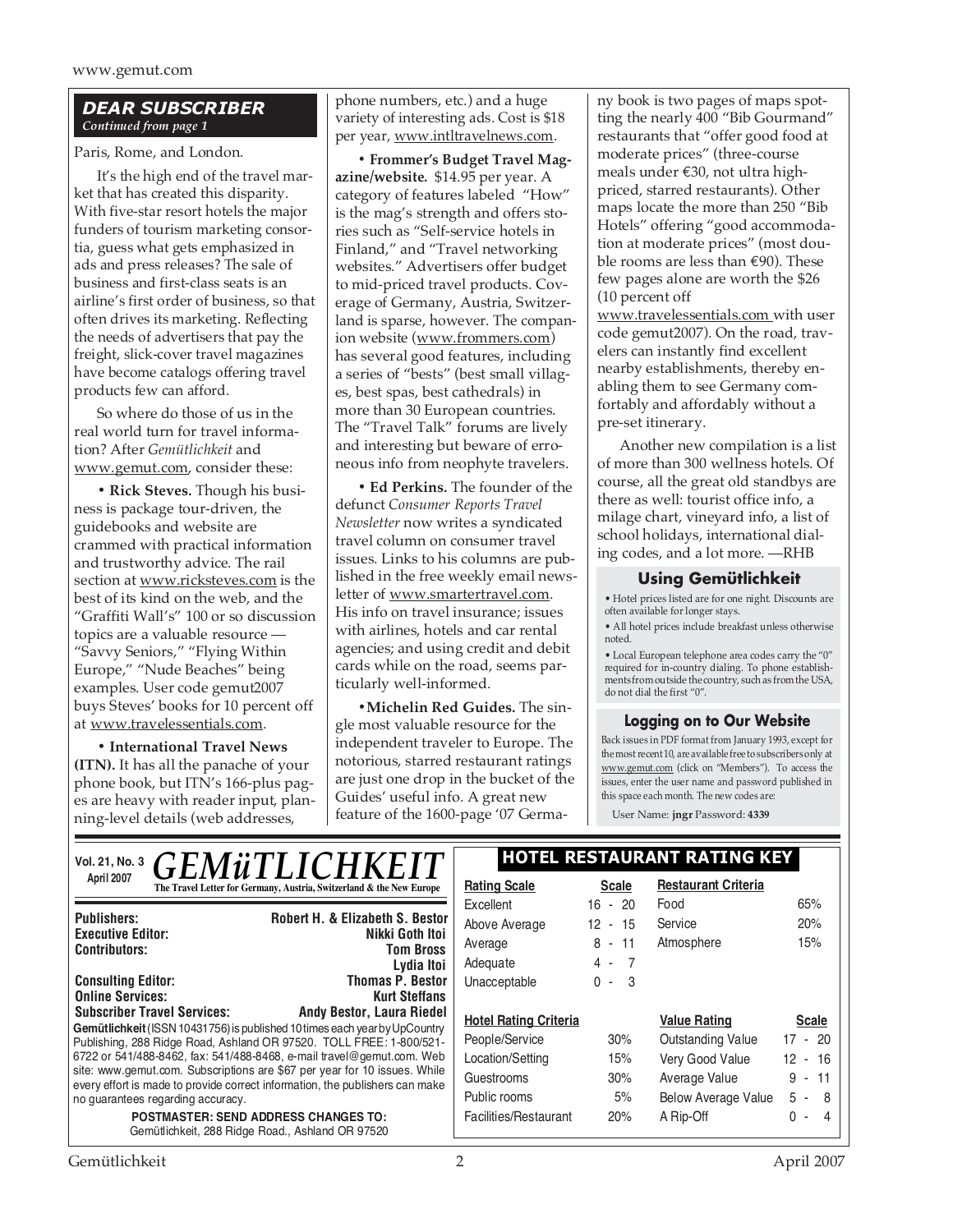#### www.gemut.com

#### *JUNGFRAU Continued from page 1*

the Upper Valais in southwest Switzerland founded several villages on the west side of the Lauterbrunnen Valley, including Lauterbrunnen, Mürren and Gimmewald. Wengen was settled around that time by emigrants from the Aare Valley.

Until the turn of the 18<sup>th</sup> century, these villages survived off dairy farming and mining (iron, lead, and zinc), but saw many hardships: bloody religious conflicts (the Reformation), disease (the Plague), and natural disasters (in 1776 the village of Ammersten was wiped out by an avalanche and never rebuilt.)

Then came tourism, now the region's lifeblood. In the early 19th century, mountaineering became popular, and in 1811 the first climbers reached the summit of the Jungfrau. Ensuing years saw the publication of not only guidebooks to the area, but poems and other works of art that inspired many to visit. Hotels began to sprout and the 1890's saw the construction of the Bernese Oberland Railway, from Interlaken to Lauterbrunnen, as well as the Wengernalp and Mürren railways.

In 1912, the Jungfraujoch railway station was completed—still a marvel to human ingenuity. This is a good place to begin your tour of the area. The railway takes passengers straight through the north face of the Eiger, offering glimpses of the world below through windows thousands of feet high. The final destination, the highest rail station in Europe, is perched on the saddle between Mönch and Jungfrau. Once there, you can fight for space on the observation deck, or venture out onto the glacier for a short walk or hike. There are several well-marked paths, but be sure to dress appropriately (don't forget sunglasses, as the glare from the snow can be intense) and know what you're getting into; the altitude makes it tough to breathe once you start moving. Swiss Pass holders ride free as far as Wengen and get a 50% discount from there to the top. Otherwise it's CHF 157 RT

#### **Jungfrau Basics**

**Population:** Lauterbrunnen 930, Wengen 1,405, Mürren 427

**Elevation:** Lauterbrunnen, 796 meters (2,612 ft), Wengen, 1,274 meters (4,280 ft)< Mürren 1638 meters (5,374 ft)

**Visitor information:** Lauterbrunnen, CH-3822, tel. +41/033 856 8568, fax 8569, info@lauterbrunnen.ch, www.wengenmuerren.ch, CH-3823

Wengen, tel. +41/033 855 1414, fax 3060, info@wengen.ch, www.wengenmuerren.ch

|  |  |  | Driving distances from Lauterbrunnen: |
|--|--|--|---------------------------------------|
|  |  |  |                                       |

| 138 km 86 miles          |
|--------------------------|
| $68 \text{ km}$ 42 miles |
| 158 km 98 miles          |
| 170 km 106 miles         |
| $79 \text{ km}$ 49 miles |
| $13 \text{ km}$ 8 miles  |
|                          |

#### **Rail/bus times from Lauterbrunnen:**

| <b>Basel</b> | 2:40 |  |
|--------------|------|--|
| Bern         | 1:30 |  |
| Geneva       | 3:30 |  |
| Interlaken)  | 0:20 |  |
| Lausanne     | 2:50 |  |
| Lucerne      | 2:15 |  |
| Mürren       | 0:23 |  |
| Wengen       | 0:14 |  |
| Zürich       | 2:40 |  |
|              |      |  |

#### **Coming events:**

Jungfrau Marathon, September 2007 Lauberhorn World Cup ski race, Jan. 2008

#### from Lauterbrunnen.

Down at lower altitudes, where dairy cows graze and wildflowers bloom, there are countless activities to keep you busy for days. In the summer, the most popular time to visit, you can hike on any number of well-marked trails. Easy paths are marked with yellow signs, and more demanding mountain hikes—requiring sturdy boots, foul-weather gear, and experience—are marked with red and white signs. Trail maps can be picked up at tourist offices in the villages. If you're feeling adventurous, there's no shortage of more extreme activities. Walk down any street in Interlaken, Wengen, or Lauterbrunnen and you'll come across scores of outfits that offer paragliding, skydiving, and the like.

## *Winter in the Jungfrau*

In winter, skiing has been the main attraction since the first skifunicular was built in 1912. Between the interconnected *pistes* (ski trails) of Grindelwald, Wengen, and Mürren there's plenty of terrain for skiers of all abilities. If you prefer to spectate, each January Wengen hosts the oldest and most revered downhill race on the World Cup circuit. The impressive Lauberhorn downhill course twists, turns, and plummets 3,360 vertical-feet over nearly three miles. The finishing gate is at the Allmed train station, but the best place to watch the race is at Wengernalp, where you can see about onethird of the course, including two big jumps and a few high speed corners. The fans are almost more entertaining than the race. The hill opposite the course is packed top to bottom with thousands of screaming, chanting, drunken ski hooligans. Faces are painted. National flags are waving. Cowbells are chiming. And the rich aroma of cheese fondue drifts freely through the air, emanating from the portable fondue cookers lugged up the mountain by the truest Swiss fans. Then there's the awards ceremony in Wengen center, where there is a stage, Jumbotron screen, and enough beer and food vendors to feed an army. (Incidentally, the Swiss Army is on hand throughout the weekend, equipped with skis and shovels, serving not only as crowd control but also ski course maintenance.) The party continues long into the night. National songs and chants are belted throughout the crowded, car-free streets at regular intervals, and costumed marching bands roam the town. The festivities last three days, with the slalom and combined (one run downhill, one run slalom) races drawing slightly less attention.

Another great spectator event is the Jungfrau marathon. Each September 4,000 runners labor over 26.2 miles, gaining 5,000 feet in elevation from the starting point in Interlaken to the finish line at Kleine Scheidegg.

Lauterbrunnen, easily accessible by car or train, is a great place to base your stay. The long, narrow Lauterbrunnen valley, with 72 waterfalls and sheer walls rising thousands of feet straight up, rivals any scenery in the world. The village is the starting point for trains and cable cars to many of the higher mountain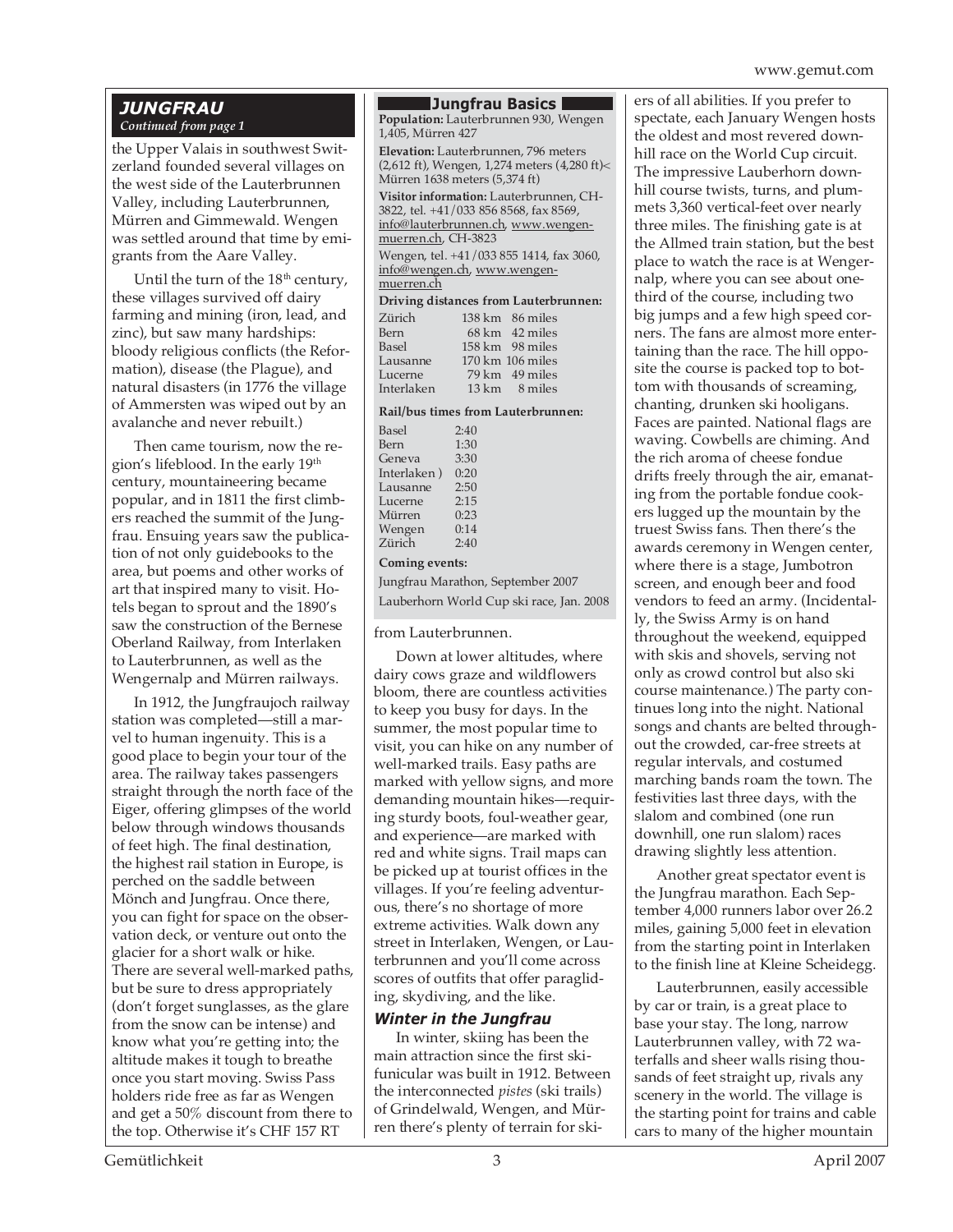villages and offers great hikes. A short walk from the center of town brings you behind the impressive, 1,000-foot Staubbach waterfall, offering a view of the valley through a fine, sparkling mist.

Wengen and Mürren are also great options, with no cars and unrivaled alpine perches above the valley. Wherever you are, you won't have much use for a car—most of the attractions are accessible only by cable cars or trains.

# **Jungfrau Region Hotels**

Among Lauterbrunnen, Wengen, and Mürren, there are hotel options for all tastes and budgets.

# Hotel Staubbach

**EDITOR'<sup>S</sup> CHOICE** According to its current owners, Craig and Corinne Rochin-Müller, the Staubbach is the first structure in Lauterbrunnen to be built as a hotel, in 1891. Being first out of the gate, the founders were able to snag what is arguably the best site in town, with an unrivaled view of the Staubbach Waterfall and down the length of the valley. The Rochin-Müllers, who bought the hotel eight years ago after it had been closed for a few years, are slowly but steadily chipping away at renovations, trying to restore as much of the original Victorian style as possible. They've sanded and refinished the wide, creaky hallway pine planks that add a lived-in charm to the place, and most common spaces have been decorated with ornate rugs and matching upholstered furniture. The breakfast room has huge windows that catch the sublime view. A large TV lounge (no TV's in the rooms) and a self-service coffee-and-tea room provide the guests with ample opportunity to mingle and share travel stories. There are framed pictures from the early days of tourism in the valley, high ceilings, chess tables, and a relaxed atmosphere that encourages conversation. The friendly staff takes the time to know the hotel's guests.

Room 20 is outfitted with two twin beds (pushed together) with a large, light wood headboard. There's not much space in the room but a balcony overlooking the valley makes up for that. Rooms 24 and 23 are connected, with a shared bathroom in 24 and a sink in 23. They are south-facing, missing out on the waterfall, but with an impressive mountain view nonetheless. Most of the rooms have private baths, although there are public bathrooms on each floor as well. There are cozy budget rooms in the attic and an elevator to help out with heavy luggage or tired legs.

**Contact:** Hotel Staubbach, CH-3822 Lauterbrunnen, tel. +41/033/855 5454, fax 5484, hotel@staubbach.com, www.staubbach.com. **Daily Rates:** Singles CHF 60-100, doubles CHF 80-120 **Rating:** QUALITY 13/20, VALUE 16/20

# Hotel Silberhorn

Owned and run by the von Allmen family for over 100 years, the Silberhorn has an easy, understated elegance. The large Swiss chalet-style building which sits above the cable car station on the western slope of Lauterbrunnen village, just a few minutes walk from the train station, has been expanded several times. A long glass-enclosed dining room was recently tacked to the front of the hotel. Here, wicker chairs with pale green cushions create a comfortable perch to sip a beverage and look over the valley. The main dining room, an earlier addition to the building, also has a stunning view through large picture windows. High wood-paneled ceilings add to the room's bright, open feel. The reception area and lounge have comfy brown leather couches and impressive paintings of the surrounding peaks. The public restaurant is enclosed by wood walls and furnishings and has an open fireplace and ceramic tile floor. **EDITOR'<sup>S</sup> CHOICE**

The friendly, professional staff apologizes for the size of single rooms that are actually comparable to double rooms in many hotels. Room 10 is one such, with light

wood paneling on the walls and ceiling, a small desk, wooden wardrobe, and wall mirror. Double rooms are especially inviting, each with a leather chair, couch, small table, and balcony. Every year, the owners renovate a few more rooms in a handsome décor that matches the common spaces.

**Contact:** Hotel Silberhorn, CH-3822 Lauterbrunnen, tel. +41/033 856 2210, fax 855 4213, info@silberhorn.com, www.silberhorn.com. **Daily Rates:** Single CHF 90, double CHF 160-190 **Rating:** QUALITY 16/20, VALUE 16/20

# Hotel Oberland

After working in Lauterbrunnen hotels for over 20 years, Mark Nolan, an affable Aussie, along with his Swiss wife, Ursula, who grew up in the area, bought the Oberland seven years ago. Mark, who can often be found working the front desk, is happy to suggest hikes and activities, or chat about the rich history of the area or the building, which is located in the center of town.

The front desk and lounge area is spacious, with comfortable couches and a large fish tank. The guest dining room is bright, with white tablecloths, high ceilings, and plenty of windows.

Room 21, a double, has a balcony with chairs looking over the eastern slope of the valley. A small TV is mounted in a corner, near the ceiling, and a framed print of the Jungfrau hangs above the bed. The tasteful furniture is light wood and typically Swiss.

**Contact:** Hotel Oberland, CH-3822 Lauterbrunnen, tel. +41/033 855 1241, fax 4241, info@hoteloberland.ch, www.hoteloberland.ch.

**Daily Rates:** Singles CHF 70-80, doubles CHF 120-150 **Rating:** QUALITY 12/20, VALUE 14/20

# Hotel Bahnhof

Owned by Walter von Allmen, this budget hotel has a convenient location but not much charm. The attached restaurant serves as reception, and other than that there's no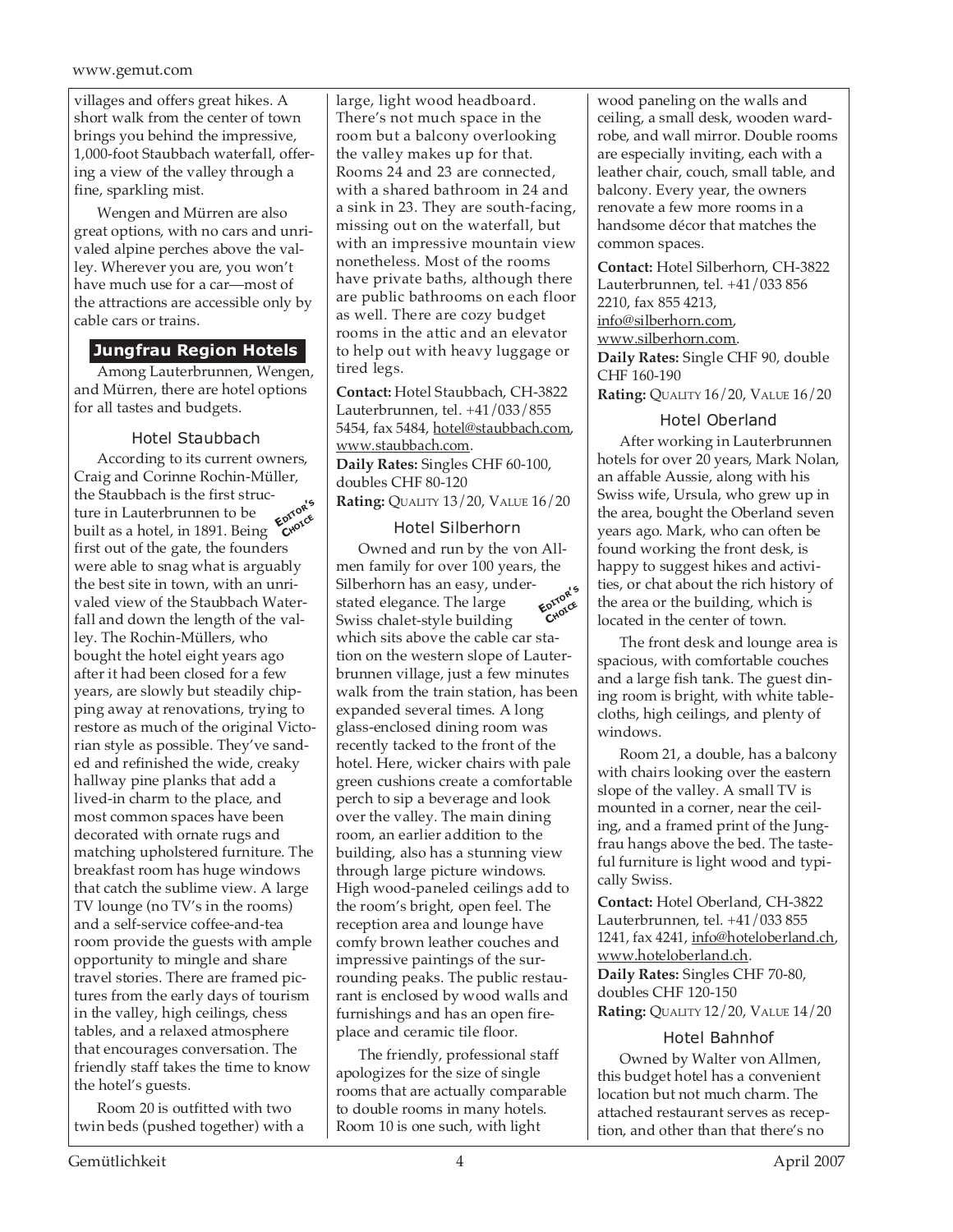common space aside from the hallways, which are happily filled with spider plants and other greenery.

Overall, the hotel is sparsely decorated but clean, giving it a new, somewhat sterile feeling. The location, as one might guess, is directly across from the train station, making for easy transport of luggage and little chance of missed trains. Room 203 is a double with metal twin bed frames that seem to come straight out of a hospital. There's a gray carpet, a 12-inch TV with cable, and one window offering a view that follows the cable car line up the west wall of the valley towards Winteregg and Mürren. Other rooms have a little more character, with wooden headboards and exposed rafters.

**Contact:** Hotel Bahnhof, CH-3822 Lauterbrunnen, tel. +41/033 855 1723, fax 1847, info@bahnhofhotel.ch, www.bahnhof-hotel.ch. **Daily rates:** Single CHF 60-80, double CHF 110-150.

# **Rating:** QUALITY 7/20, VALUE 8/20

#### Hotel Jungfrau

The chill in the air might not just be from the high altitude, but also from the frosty personality of the hotel manager. That aside, the rest of the staff is friendly and the Jungfrau's location is unbeatable—it stands alone at the Wengernalp train station between Wengen and Kleine Scheidegg. Each of the 23 double rooms has a fine view of the surrounding Alps. There are open fireplaces in the lounge and restaurant, creating a warm, snug feeling throughout. Access to the sauna is free for all guests. For the upscale traveler this is a wonderfully remote, luxury location accessed only via rail from Lauterbrunnen (leave your car in the station parking lot). Fortunately, the restaurant is excellent, because the daily rates include dinner.

**Contact:** Hotel Jungfrau, CH-3823 Wengernalp, tel. +41/033 855 1622, fax 3069, www.wengernalp.ch **Daily Rates:** Doubles CHF 350-510, discounted 25-50 percent for single. Prices include breakfast and dinner. **Rating:** QUALITY 17/20, VALUE 8/20

#### Alpenruhe Kulm

*Gemütlichkeit* first reviewed this modest, three-star property in 1993, and we've checked up on it periodically ever since. Located a short walk from the village center, it remains under the stern but capable generalship of its redoubtable owner, Frau Marion Prevost. The Alpenruhe is a model of efficiency, and the somewhat plain guest and public rooms are immaculately maintained. In all, there are 45 beds in 27 rooms, all with bath/WC or shower/WC, telephone, radio, TV and balcony with mountain and valley views.

**Contact:** Alpenruhe Kulm, Wengen, tel. +41.33/856-2400, fax 856-2401, alpenruhe@wengen.com **Daily Rates:** Singles CHF 96-111, doubles CHF 160-208 **Rating:** QUALITY 10/20, VALUE 13/20

#### Hotel Alpenruh

Our Mürren recommendation, the 26-room Alpenruh (not to be confused with the Wengen hotel of similar name), is built against the hillside next to the cablecar station. It offers fantastic views, bright and airy rooms, and a cozy atmosphere. Mountain view rooms have terraces.

**Contact:** Hotel Alpenruh, CH-3825 Mürren, tel. +41/33/856-8800, fax 856-8888, alpenruh@schillthorn.ch, www.alpenruh-muerren.ch **Daily Rates:** Singles CHF 95-140, doubles CHF 160-260

**Rating:** QUALITY 14/20, VALUE 13/20

#### **Jungfrau Restaurants**

The Jungfrau region is not known for its fine cuisine, but Swiss standards such as wurst, *Rösti*, and fondue are top-flight.

#### Restaurant Oberland

The cozy Oberland has just seven solid wooden tables, but a lot of history. If you're lucky enough to land at the round *Stammtisch* (regulars' table) in the corner, you'll be eating where, in the restaurant's early days (nearly 120 years ago), Swiss politicians, down from the capital at Bern, gathered to discuss policy and make secretive deals. The menu is dominated by many versions of *Rösti* and

other Swiss fare. Oberland's *Rösti* is a combination of potatoes, cheese, onions, a fried egg, and several juicy bacon strips. Prices are reasonable, anywhere from CHF 15-35 for main dishes.

Walls are decorated with old trophies and plaques, and a small outdoor stone terrace with tables and wire chairs looks over the Staubbach waterfall.

**Contact:** Hotel Oberland, 3822 Lauterbrunnen, CH, tel. +41/033 855 1241, fax 4241, info@hoteloberland.ch, www.hoteloberland.ch. **Rating:** QUALITY 10/20, VALUE 10/20

#### Restaurant Bernerhof

The salad bar is as good as you'll find in Switzerland, with lots of colorful options. Highlighting the rest of the menu are sizzling Hot Stone plates for grilling beef, pork, and veal at the table. There are also several *Rösti* options, and a fantastic fondue. Prices are in the CHF 25-36 range.

The décor is somewhat less-thaninspiring, with an eclectic mix of baby carriages, plants, and bizarre

#### **Key Websites for the Traveler**

**• www.gemut.com** Gateway site for travelers to Germanic Europe, including car rental, rail passes, hotel bookings, traveler feedback, travel tips, and past issues (free access to back issues for subscribers; see log-on info on page 2).

**• www.viamichelin.com** The Michelin database of hotels and restaurants, plus great interactive trip planning tools.

**• www.travelessentials.com** Guidebooks, maps, travel accessories, luggage, all at 10 percent off for subscribers. Use discount code gemut2006.

**• www.webflyer.com** Informative frequent-flyer forums make this a must for air travelers.

**• bahn.hafas.de/bin/query.exe/en** German rail website, with train schedules throughout Europe, as well as Germany.

**• www.sbb.ch/index\_e.htm** Swiss and European rail schedules.

**• www.ski-europe.com** Top Web resource for skiers with much data on Alpine resorts.

**• www.myswitzerland.com** Website of Switzerland's national tourist authority.

**• www.germany-tourism.de** Germany's national tourist authority.

**• www.austria.info/us** Austria's national tourist authority.

**• www.historicgermany.com** Website for an alliance of historic German cities.

**• www.thetravelinsider.info** Info on electronic devices used by travelers — cell phones, computers, etc.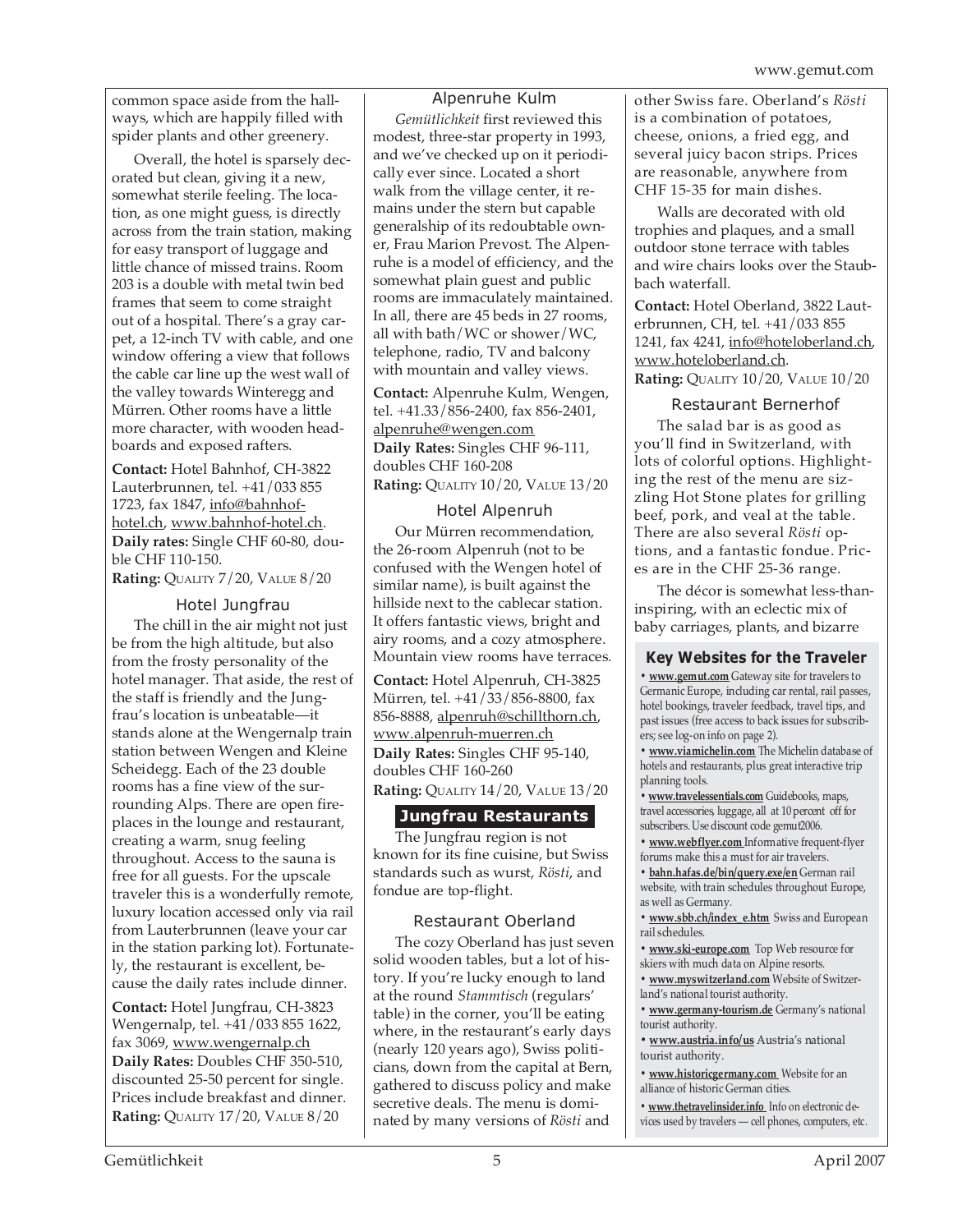wall hangings. The staff is accommodating, and the service generally good but it can be slow when it comes time to get your bill.

**Contact:** Restaurant Bernerhof, 3823 Wengen, CH, tel. +41/033 855 2721, fax 3358, bernerhof@wengen.ch. **Rating:** QUALITY 14/20, VALUE 12/20

# Ristorante Da Sina

One of the few places in the region to forgo the standard Swiss-German fare, this Italian restaurant and pub, tucked on a side street in Wengen, offers a bountiful selection of pasta and brick-oven pizza. Although the chef might throw a few extra toppings on your pie without warning, the quality does not disappoint. The pasta with clam sauce is delicious, with perfectly balanced flavors in the creamy sauce.

The large patio is perfect for warm sunny days—although there are better views in town—and the interior is pleasant. Decorative pottery adorns the walls, and red and white checked tablecloths create a classic, quaint feeling. Prices are standard for Italian food in the area, with main dishes in the CHF 15-30 range.

**Contact:** Ristorante Da Sina, 3823 Wengen, tel. +41/033 855 3172 **Rating:** QUALITY 15/20, VALUE 12/20

# Restaurant Alpstübli

Perched on the slopes of Wengernalp, the restaurant of the upscale Hotel Jungfrau not only serves up delicious food but offers a splendid view of its namesake mountain. Inside, a large copper stove is the centerpiece to an intimate dining room. Antique furniture and exposed wood beams add to the homey feel. In winter, alfresco dining is facilitated by benches equipped with sheepskin blankets at the outdoor tables.

The menu is—naturally— Swiss-German. Prices are above average but the food is better than average, too—fine dining, in fact. The hearty soup with sausage, bacon, and toasted bread squares is the perfect way to cap a long day on the slopes.

If you're looking to converse in German with the staff, you might be disappointed: most of them are Swedes who prefer to speak to you in English.

**Contact:** Hotel Jungfrau, 3823 Wengernalp, CH, tel. +41/033 855 1622, fax 3069, wengernalp.ch **Rating:** QUALITY 16/20, VALUE 16/20

# Restaurant Bahnhof

Divided by a wooden, decorative half-wall, this restaurant has one menu but two distinct personalities. One side has the feel of a diner, with Formica tabletops, paper place mats (with a map of the surrounding lift networks and ski *pistes*), and large glass sugar dispensers at each table. The wood paneling on the walls is plastered with plaques and trophies and little baskets with bags of chips and other snacks for sale are scattered throughout. The restaurant's other half is outfitted with flowerpatterned tablecloths and has white painted walls covered with old black and white photos.

The menu consists mainly of typical Swiss-German dishes, from sausages to the obligatory fondue. A plate of spaghetti Bolognesestyle was a little rich and salty, but not disastrously so. A selection of omelets makes the Bahnhof a good choice for a hearty breakfast.

The clientele provides for some local color, as railway workers often stop in for a cup of coffee. Prices are reasonable (entrees from CHF 15) and pretty standard for the kind of food served.

**Contact:** Restaurant Bahnhof, 3822 Lauterbrunnen, CH, tel. +41/033 855 1723, fax 1847, info@bahnhofhotel.ch, www.bahnhof-hotel.ch. **Rating: QUALITY 8/20, VALUE 10/20** 

# *VIENNA Continued from page 1*

• Oscar Kokoshka's expressionist landscapes and portraits comprise a noteworthy Albertina retrospective, Oct. 12-Feb. 24 (www.albertina.at).

• In the Lower Belvedere: 250 French-Austrian modernist paintings—Cezannes, Gauguins, Van Goghs, Klimts, etc.—March 14-Aug. 14. Klimt's famed and sexy, *The Kiss,* is in the permanent collection.

• Mozart and family resided (1784-87) at Domgasse 5, where the composer completed *The Marriage of Figaro*. Concurrent with last year's 250th-birthday hoopla, the restored five-story residence (www.mozarthausviennt.at) opened to the public and remains a stellar attraction.

• For lunch in chic settings, we like four relative newcomers: The Albertina's **DO&CO Café** has an outdoor terrace (Albertina Platz). Look toward St. Stephen's spire at **Cantino**, atop Haus der Musik (Seilerstätte 30). Museums Quartier's **Glacis Beisl** specializes in classic Viennese cuisine (Museumsplatz 1). View a skyline panorama through **Sky Café** windows on Steffl department store's 7th floor (Kärtner Strasse 19).

• Towering over west-side Esterházy Park (one block from Mariahilfer Strasse), a wartime air-raid bunker recently became an aquarium (www.haus-des-meeres.at), with a *Kletterlange* climbing wall on one of its concrete flanks.

• **Österreichische Werkstätte** cooperative (www.austrianarts.com) displays artisan-crafted glassware, silverware, ceramics and jewelry (Kärtner Strasse 6).

# **Vienna Hotels**

Top-echelon, "name-brand" hotels exemplify urbane prestige: **Imperial, Sacher**, **Bristol**, **SAS Palais**, **Das Trieste,** and ultra-deluxe **Palais Coburg Residenz**. But there's no lack of less-pricey alternatives. The tourist-office website (www.vienna.info) compiles 350 accommodations. Many can be booked online at www.gemut.com — click "Book a hotel in Europe."

# Hotel Am Stephansplatz

Renovated top-to-bottom in 2005, unbeatable location a few steps from the cathedral; 56 two-part bay-windowed rooms with oak-veneer furniture, dark acacia parquet flooring,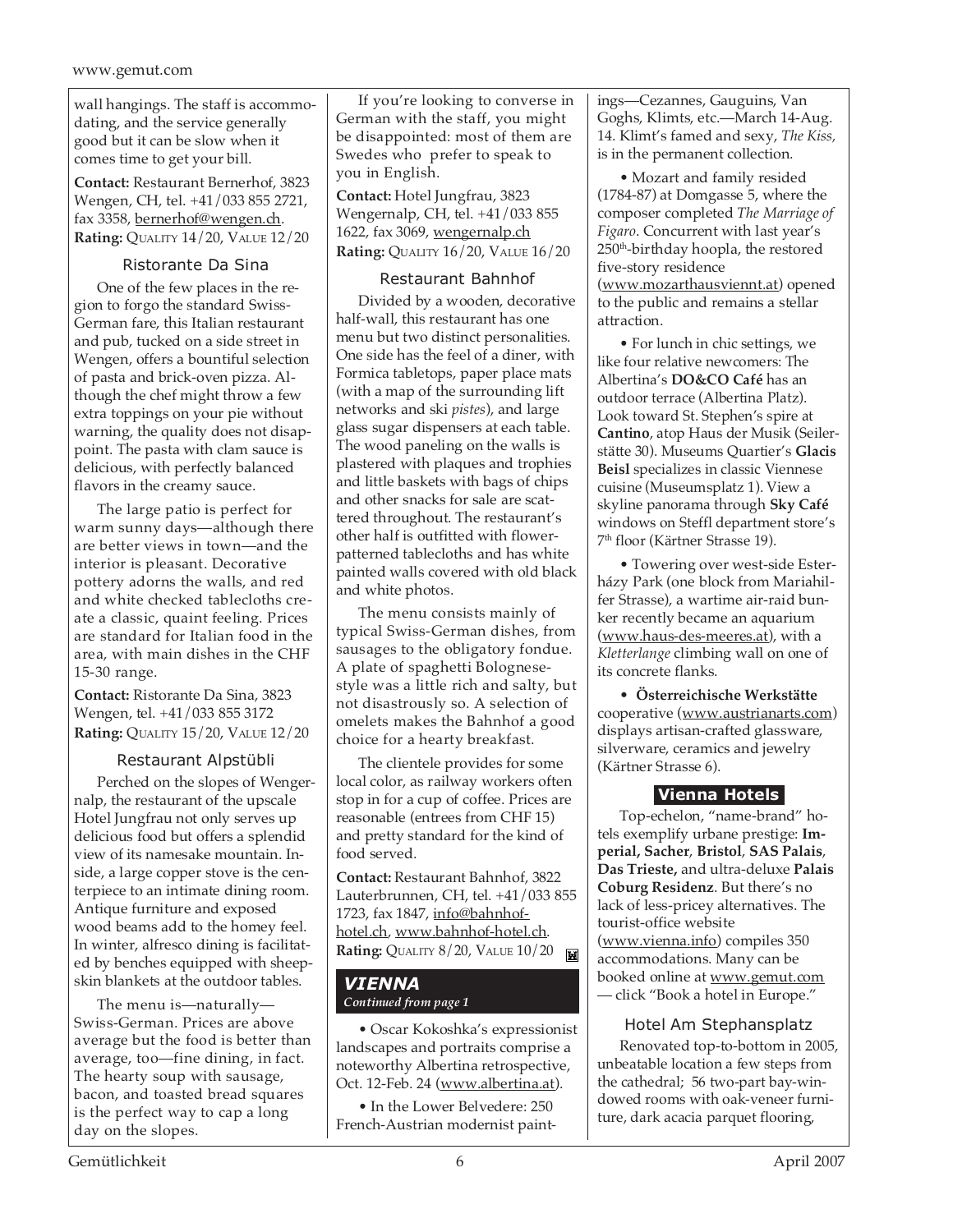flat-panel TV, stoneware-tiled bathrooms with radiant heat; three nonsmoking floors. Bright, amiable breakfast room/bar overlooks St. Stephen's.

Stephansplatz 9, 1010 Wien, tel. +43/ 01/534/050, fax 534/05, office@hotelamstephansplatz.at; www.hotelamstephansplatz.at, doubles from €185.

# Pension Aviano

Long recommended by *Gemütlichkeit*, the Aviano's central location is unbeatable: three short blocks from the Staatsoper, closer still to the Albertina. Turn a Kärtnerstrasse corner at Marco d'Avianogasse to enter a turreted patrician structure, built in imposing late-19<sup>th</sup>-century *Gründerzeit* style, housing a four-star pension with 17 guest rooms at third- and fourth-floor levels (elevator accessed). Each is brightened by a chandelier, harmonizing with traditionally classical-type furnishings. Double-paned windows and thick burgundy-colored draperies reduce shopping-street noises to a dim hum. Bathrooms, though a tad small, provide toiletries and a hairdryer. TV, telephone, minibar and PC connection are bedroom standards. Guests start their mornings with buffet selections in a cheerful window-walled breakfast room.

Marco-D'Aviano-Gasse 1, 1010 Wien, tel. +43/01/512 83 30, fax 51283 30- 6, aviano@secrethomes.at, www.secrethomes.at, doubles €115-149

# Opera Suites

Don't be put off by the nondescript stairs leading one flight up to the reception desk. You'll be on Vienna's swankiest shopping street, with close-up views of the Staatsoper's imposing bulk. All six guestrooms are clean, reasonably sizeable, decently furnished, with flatscreen wall-mounted TV as well as a kitchenette, plus terry-cloth robes in the small bathroom.

Kärtner Strasse 47, 1010 Wien, tel. +43/01/512/9310, fax 523/96/4317, opera@netland.at; www.opera-suitesvienna.com, doubles €125-180.

# Levante Parliament

Opened last May in a 1908 Bauhaus edifice, this artsy, cutting-edgemodern 70-room beauty stands close to Vienna's Rathaus and neoclassical *Reichsrat* Parliament. Guestroom comforts, fixtures, and accessories with glass partitions and avantgarde lighting fixtures—are downright spectacular, epitomizing sleek, minimalist décor. Surreal glass sculptures created by Bulgaria's Ioan Nemtoi accentuate public areas. Fitness facilities are topnotch; same for "wellness" amenities (sauna, solarium, massage).

Auerspergstrasse 9, 1080 Wien, tel. +43/01/228/280, fax 228/2828, parliament@thelevante.com; www.thelevante.com, doubles are €275.

# Hollmann Beletage

You'll feel right at home in this four-star, 16-room designer hotel, a few squeezed-together blocks between St. Stephen's and *Donaukanal* embankments. Guests socialize in the lounge (graphic-art blowups affixed to wall and ceiling), invitingly stocked with a piano and shelves of books. Bedrooms allow generous space for low-slung, contemporary furnishings and totally modern bathrooms. The Heilingkreuzerdorf courtyard contains an outdoor dining salon. Robert Hollmann, a stage actor and chef, does the hosting and cooking.

Köllnerhofgasse 6, 1010 Wien, tel. +43/01/961/1960, fax 961/1960/33, hotel@hollmann-beletage,at; www.hollman-beletage.at, doubles from €140.

# Hotel Altstadt

*Gemütlichkeit's* 1994 "Hotel of the Year" is better than ever. Though a bit removed from the center, Otto Wiesenthal's upscale, Art Nouveaustyle pension is behind the Neue Rathaus in a neighborhood of interesting shops and restaurants.

Leading Italian architect, Matteo Thun recently masterminded the construction of eight new rooms and a suite giving the hotel a total of 28 rooms and 14 suites.

Kirchengasse 41, 1070 Wien, +43/ 01/522 66 66, fax 523 49 01, hotel@altstadt.at, www.altstadt.at, double from €139

# Bergwirt

If you'd prefer to overnight in an outlying district rather than *Innere Stadt* Vienna, head southwest to the Heitzing neighborhood, best-known as Schloss Schönbrunn's locale. Monika Grauer and Anna Rischer run this circa-1911, yellow-withwhite trim *Jugendstil* property, uphill from the *U-bahn* station. Forty-nine lace-curtained bedrooms are spare but comfortable. Pine wainscotting and an old-fashioned porcelain-tile stove make the *Gaststube* cozy. The hotel's beer garden, at adjacent Montecuccoliplatz, gets zesty in summertime. (A few doors down Maxingstrasse, at #18, a plaque tells us that Johann Strauss composed 1874's *Die Fledermaus* while residing there).

Maxingstrasse 6, 1130 Wien, tel. +43/01/877/3413, fax 877/3413/13, hotel.bergwirt@chello.at; www.hotelbergwirt.at, where doubles are €98.

# **Vienna Restaurants**

Zum Weissen Rauchfangkehrer

Prior to torte-making renown, Franz Sacher began his culinary career here, in the former chimneysweepers' guild house. Now Iris and Alexander Stauder run this positively sensational exemplar of a traditional, quality-caliber Viennese restaurant. Two of four tastefully decorated dining rooms are nonsmoking. Cooked-to-perfection meals are in the €23-29 range.

Weihburggasse 4, 1010 Wien, tel. +43/01/512/3471, rauchfangkehrer@utanet.at; www.weisser-rauchfangkehrer.at.

# Griechenbeisl

Enjoying food and drink in a *Beisl* (old-time *Gastätte*; familiar local cuisine) clinches anyone's truly Viennese experience. This is the oldest, dating from 1447, its backside hacked into a section of the 13<sup>th</sup>-century city walls, its foundations of Roman origin. Six dining rooms